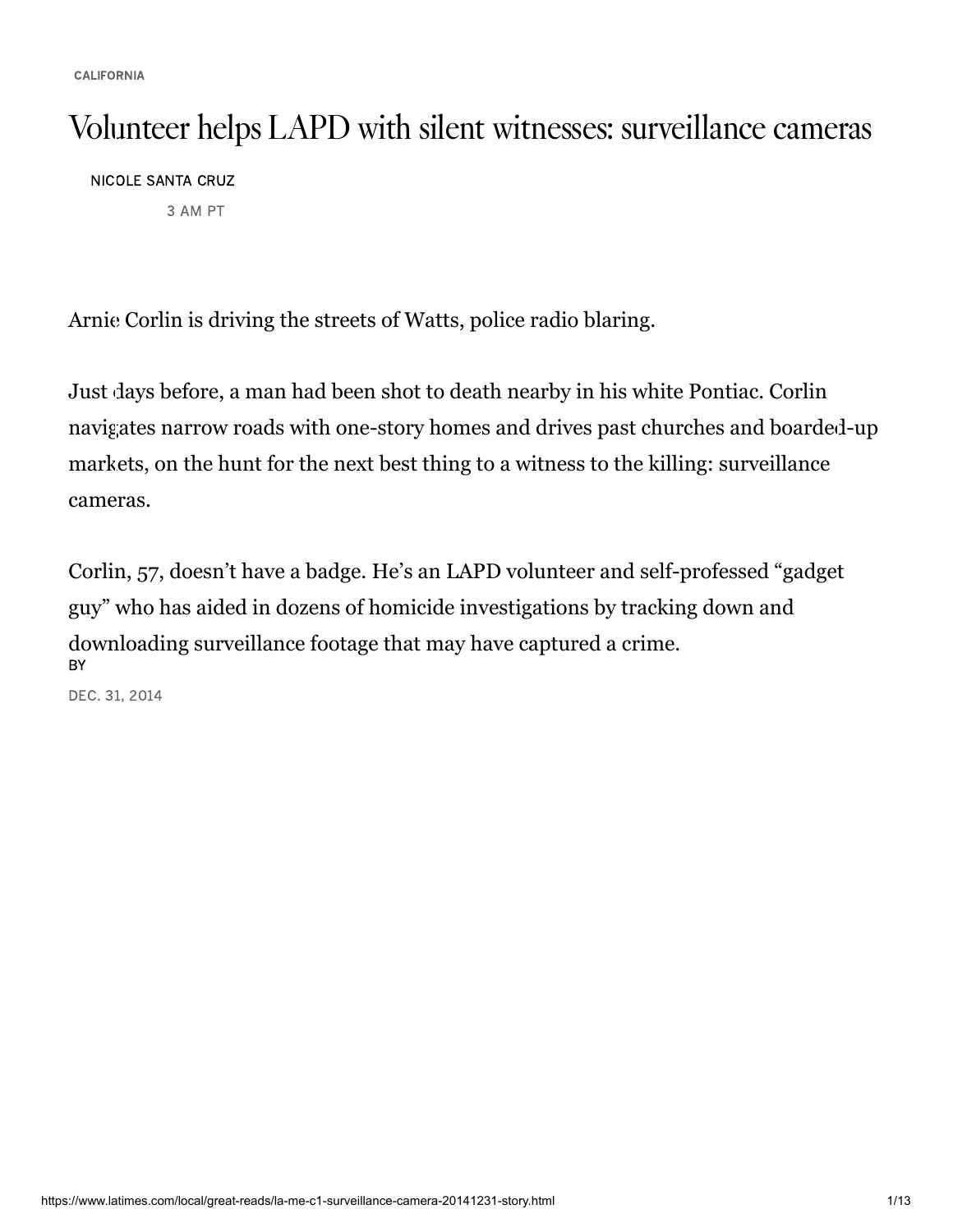A stout man who talks fast, Corlin heads down East 92nd Street in his car and spots a two-story duplex with a camera on the side. His brown eyes squint to see the numbers, and he pulls over to log the address.

Even if the camera didn't catch the crime, it might have caught parts of the story.

"I'm keeping an open mind," Corlin says.

His crime-fighting hobby began when he started to invest in rental properties in the 1990s and realized how many crimes are committed around or in rental units. He saw the cameras as a tool and installed surveillance systems on his own properties in South L.A. in the early 2000s.

His theory was simple: If he could improve the quality of life for his residents, he'd have better tenants.

As he started working with property owners, he also formed relationships with police. He kept t[rack of crime in the area and started volunteering to pull video from hi](https://rtb-us-east.linkedin.com/lax/clk?trk=CwEAAAGBY6YjZWhV9X8QRB8rAxjk_Gn9T8c_cbuuiHsADPhj_FhMyFsQm7Fe3QSaOZ3msIKlqk0DbLwb5hxLTmPDw6ZeSUE6KuRKx1Hn1_RRrExwZQz1LbLV0Tls9MgA3AorPwZgf_oujlUZ813EftFu8xZjoMTohPs0KWN0slntBF5UZwAdZt4PsMbDljoXTGfrATchnDiXnA4qPiP3GEwIK1O1qjr5EB941y5oLZqR1PMFLewRIxOE7d2lNUbGayMG-oYzJAPqFugO5zUQJMY0IjvYEHPvg0YraAGxsFA8jJa3Oolzdr3fpmGkbvEbu9wNRSGTyeS9Fv6PqpiClwuQrxeO95IR1PAFsuPmz5haAuuBRpEsKUs8S-orPYkQT_F6KPxsZUiNsebjWA7v4Vphq_62H8QKieo1d51eHElHWG-XEi3o_vqsjK6FDbVaD7AKlEDpdIkO7HNu_U5byDomLzzXymtMp2Bq0WtxCNSJB45P3dv0t0Gbm_gUESX6Aprgit6owNk6x987ZZUhrhREhAU6DVlZaT7ARaxXE53zSa80fan3P9-w06-CdSEZLQWbsuPmBWuoysYga48I0Ej_b3JnSl0j-z73MFYzDoq35hXApPC2kxCNXBmmCV_4PHCI6MXruaGmljxx2PetVg2WRfA_CXkxlOZRs17p-J5N1QPYweQBOGX6RztZAdmwNCpRnKQZgDpmsS3-BPzYzARvXotIQJXGXHB5ikOOP6NhzkRqqx7k1xS33MWaN0c2PAixgJlM6EjZfnD0cZJl1-AA1xhzo5svxzKV14M0ZhBddpo4vbuVL_BPe0a3pkNjeUarUvNZNlTDvR2HWK07sGpRju9oNcALrOMALvquDf66jttoF3CaCzuVzDasAwQmA0TtI00wUlABHJm6Dl_jAcqIH2gqg2WkaZLnf4MM0H2Qri1np6TccWPhOS7Ou1_PXbYsWKQGqJ7jT4l68-Re-Rl1mhnpdjicCWhdum5XoJNX5LSnDDllVlJlG04_2zZ-ibpA7dpHdbeFECZ_2w0Wn7ufpB7gYAmrVsu65heXaNVk1gFiesk3DGyBZAkeGgVIO_VIClRVZJaoAX5ijiWssNR1XScJ0Oj5o5-VNIjsm_3ZJFx95MW20sFT_sweaGOTLvzmcDGE2OOWIKUpSdS64gXt5ILlrnCNHOhzB_dm7XIgdlioGcBav8OAP9pKMhhCZViEueZreY7fT1CCpucXr0nV9jvcTydWzggr1eMkz_6OKW55rXc3hW8rvVASm698OTvGPz14rigbAlJYH-Iac-csOGh3E5AVNBVd5oaToLrQElEqdS-QJWw9hM56bR6xlE5wIbBMeHhTh7r2ZmoZCh3X6YOrlXlSKlAMY6GKeS1njcUlZWNbg3D_CisZGdiAlXt7GRx0K9SOs4RXgDCBvcGjqenQcFjK&action=click&laxrid=0079dfc2-a04f-4f0c-8b34-81d504aa51b6&laxbid=2&eid=10&crtype=su&laxerid=1bdfdda7-fb19-45bb-9880-035b6238c1a9&adfmt=1&urle=CwEAAAGBY6YjZ5ZXlTq-_04q0pIaWfY20DTECFbNSXkr247nH70_flLY8yDn4zUqKMHEJk1L98Mu3zN0fXgvYU38z3j8nwPBlqgXabvPJNLVC8KvnEGh_MZARhJheKfJDJr2xuDEgt7odXsK4VlfM8eqI6L78rAmBxM2_tG6vzNDZOUAJAiRKX1DE3o&urlhash=WqGR)s own units.

t,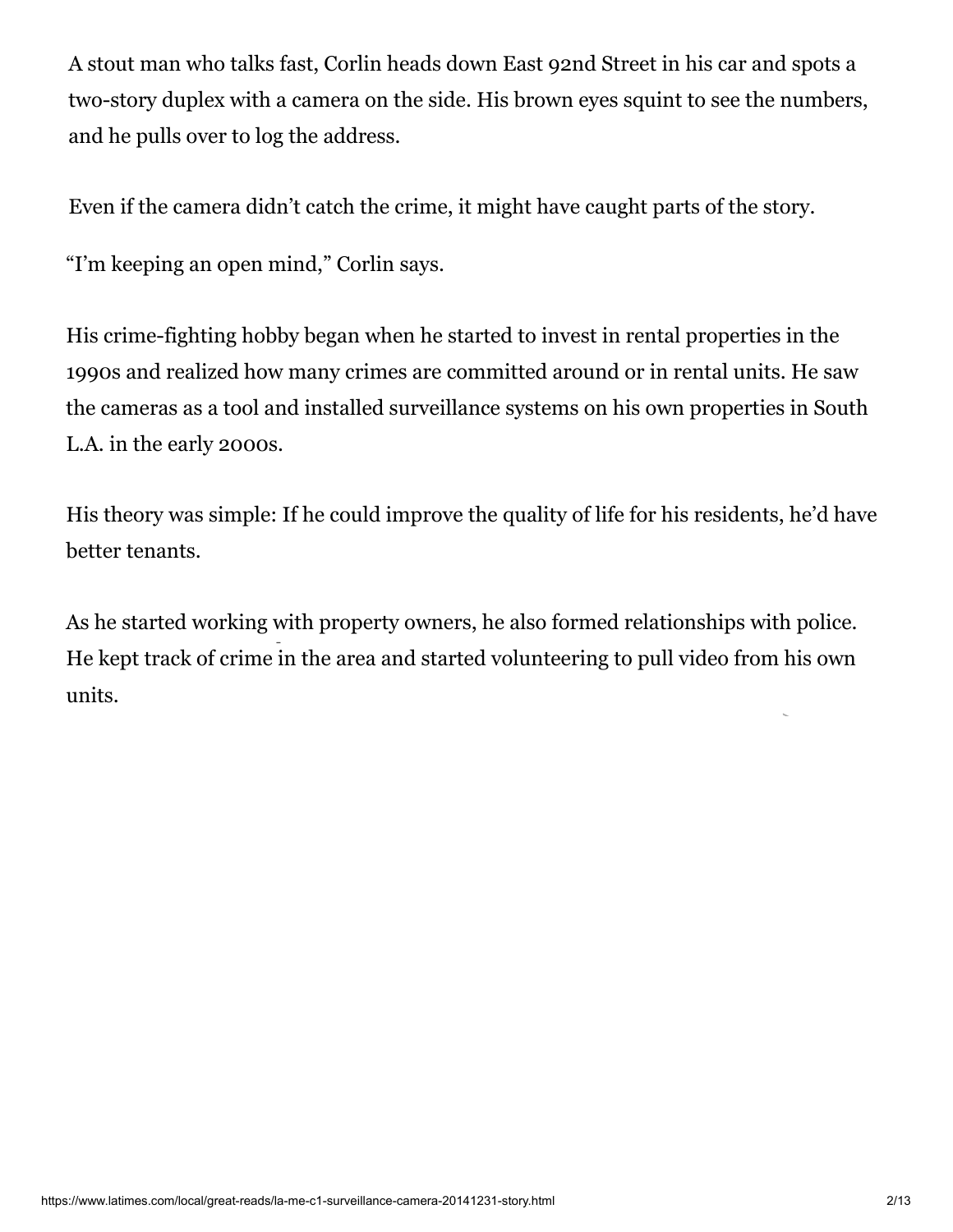"It kind of evolved," he says.

On a recent afternoon, Corlin walks thro[ugh the Southeast Community Police Station. A](https://jadserve.postrelease.com/trk?ntv_at=3&ntv_ui=7d281fa6-5e60-486b-9932-1d49b678a942&ntv_a=CZEHAAxZVAFH8QA&ntv_fl=uIIDCygTF6q3-1MVValiIZ6YIrBGGQb1JbiIoBO8PxKocZnM-0TrqtZdd8PTdwk3x2y1o9QJUBIp4nV0OtJ4MFB4v_RfmyIib1OZ6Abs9fNXUuDyZAJBhvZdmElKoEF-k0Lo0FCxtqpXJSf3EUk35R8Fxfm9ApQ-exnKj7Mxoph0yA-3LBlnBy6y9cA4ZqYIXOsZY4Gkn98mZdzXF00lcCbetCwPU-Vy_iqPPDesU30qtQGiJVbDqmTM5uCTHIoUKWyg6VvCMRBeSZZbJNidolnzSz-DjmpjSHSoyskBWcKFgYMtFfH6ErlaeYg1GdXR&ord=-1724215475&ntv_ht=xd6oYgA&ntv_tad=16) woman smiles and says, "Hi, Arnie." He waves.

"They think I work here," he says.

The task of searching for surveillance cameras can be tedious for detectives who need to conduct interviews during the first hours of an investigation.

"It's a lot of driving, a lot of gas and a lot of time," Corlin says.

He spends about 100 hours a month helping out, and the work isn't always easy. A close call in 2009 remains a vivid memory.

In the middle of the afternoon, Corlin was on a ladder tinkering with a camera in the frontyard of a rental property. A blue SUV sped down West 73rd Street, bullets flying. He ran behind the home, pulled out his phone and called police.

"You have a calm, sunny day, and things change in an instant," he says.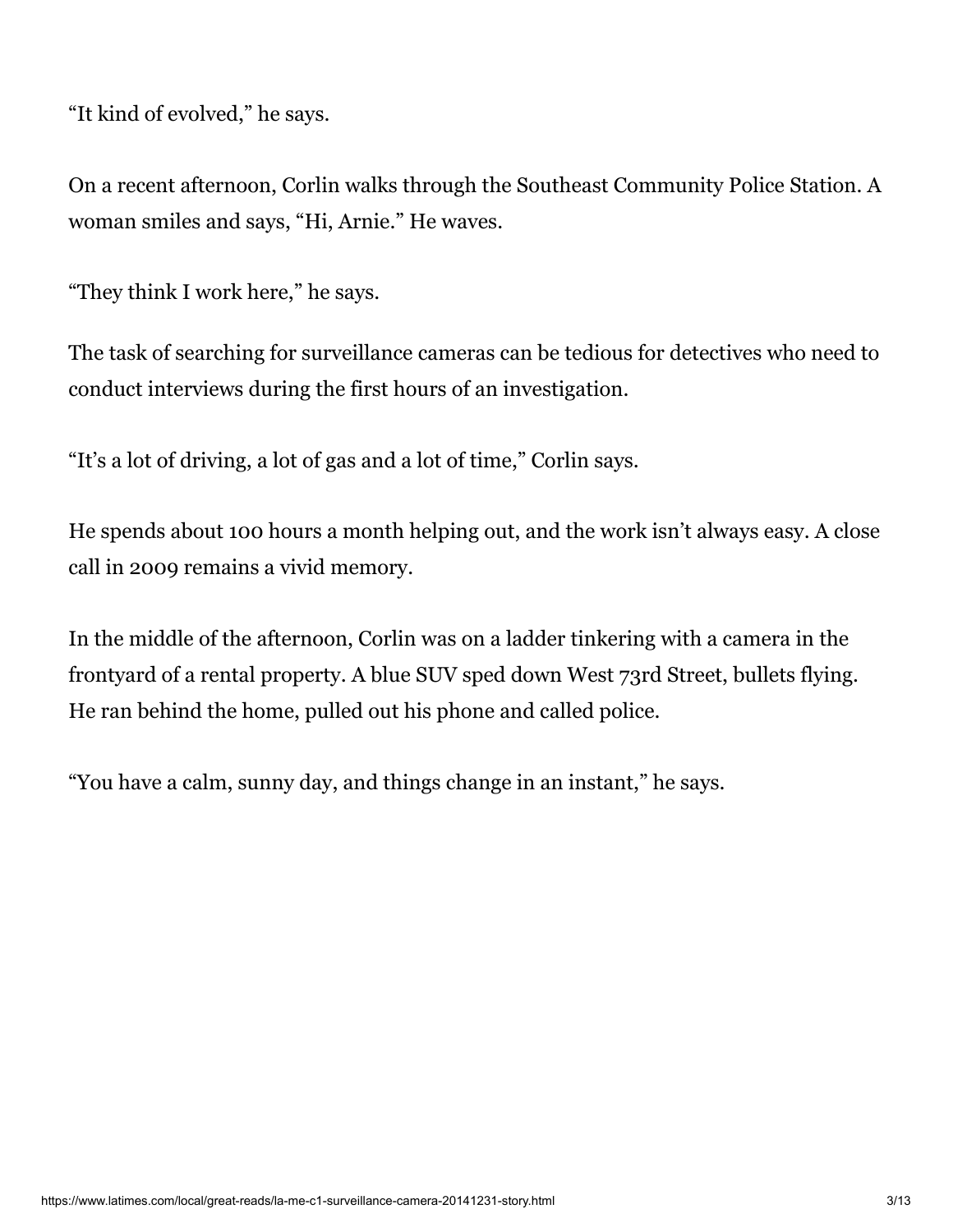While scouting out cameras, he also keeps an eye on his surroundings. A man pedals by on a bike, and Corlin smiles and says hello.

"People are watching me  $-1$  want to be sure I'm watching them," he says.

Over the years, Corlin has learned a few things: Markets and liquor stores usually have surveillance systems. Homeowners usually place their cameras near the front door.

He knows more about cameras than does the average person, easily spotting the difference between a fake camera meant as a deterrent and a real one.

Corlin drives down a residential street, his head poking out the SUV window.

He passes a beige home with a yellow sign warning people they're being recorded. "Smile, you're on camera," the sign reads. A camera is positioned near the roof.

"That's a fake one," he says confidently.

**::**

Corlin has an arsenal of tools ("his magic bag") when he's out working the camera beat.

He carries flashlights, magnifying glasses and numerous thumb drives and a plethora of cables. Camera systems can be kept in dark corners, and he needs the drives to save the footage. He also brings a black roll-up keyboard and multiple monitors.

"I have backups for backups," he says.

The equipment is for times like one last year. He was running errands on a Saturday morning when he heard a call on the police radio. A man had been shot, and his car had crashed near a pole.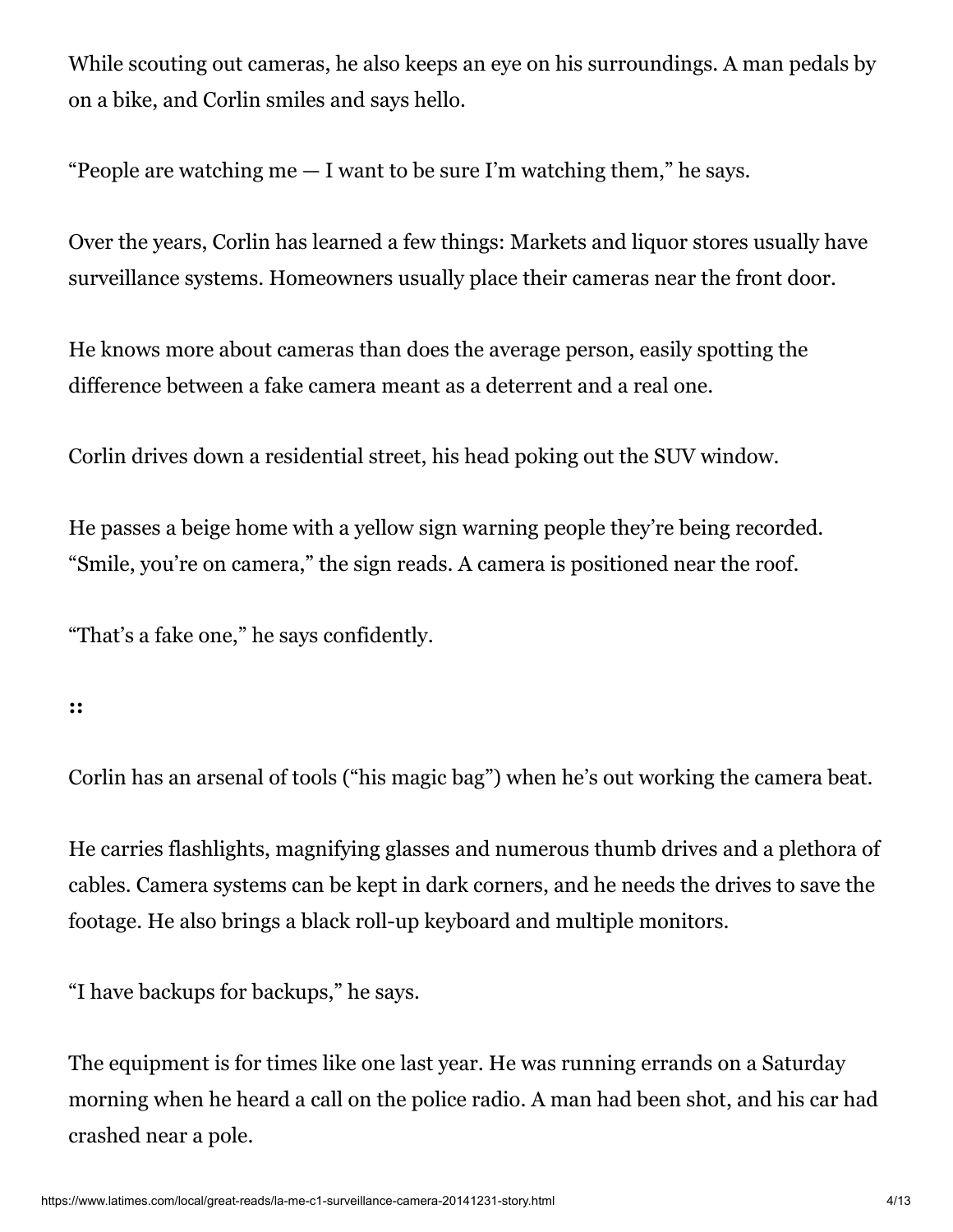Corlin drove to the crime scene off South Main Street in Broadway-Manchester. The detectives had already found footage from a nearby gas station but needed Corlin's help in retrieving it from the computer.

The video showed the car crashing. Corlin went to work.

Hours later, the footage was on a CD and in the detectives' hands.

But Corlin's job wasn't done yet — detectives had found another camera in a nearby market. The tape showed the shooting, an edge for detectives.

A man on a bike had fired several shots at [Leonel Estuardo Beltan.](https://homicide.latimes.com/post/leonel-estuardo-beltran/)

In Beltran's case, the video solidified the evidence. Jesus Lizarraga was convicted of murder in June and later sentenced to 40 years to life.

Corlin is "a tremendous help to us," says LAPD Det. Rick Gordon, who oversees a group of detectives in Southeast Los Angeles. "He's very good at what he does. He's dedicated, a very selfless individual."

**::**

Corlin, who was raised in Detroit, has had an interest in law enforcement dating to his teenage years.

He worked as a volunteer traffic reporter in high school, where he learned to decipher police codes. Then he started volunteering as a dispatcher for the Western Michigan University Department of Public Safety in college.

During breaks, he worked with a private ambulance company in the Michigan suburbs, rolling out to homicides, car collisions and shootings.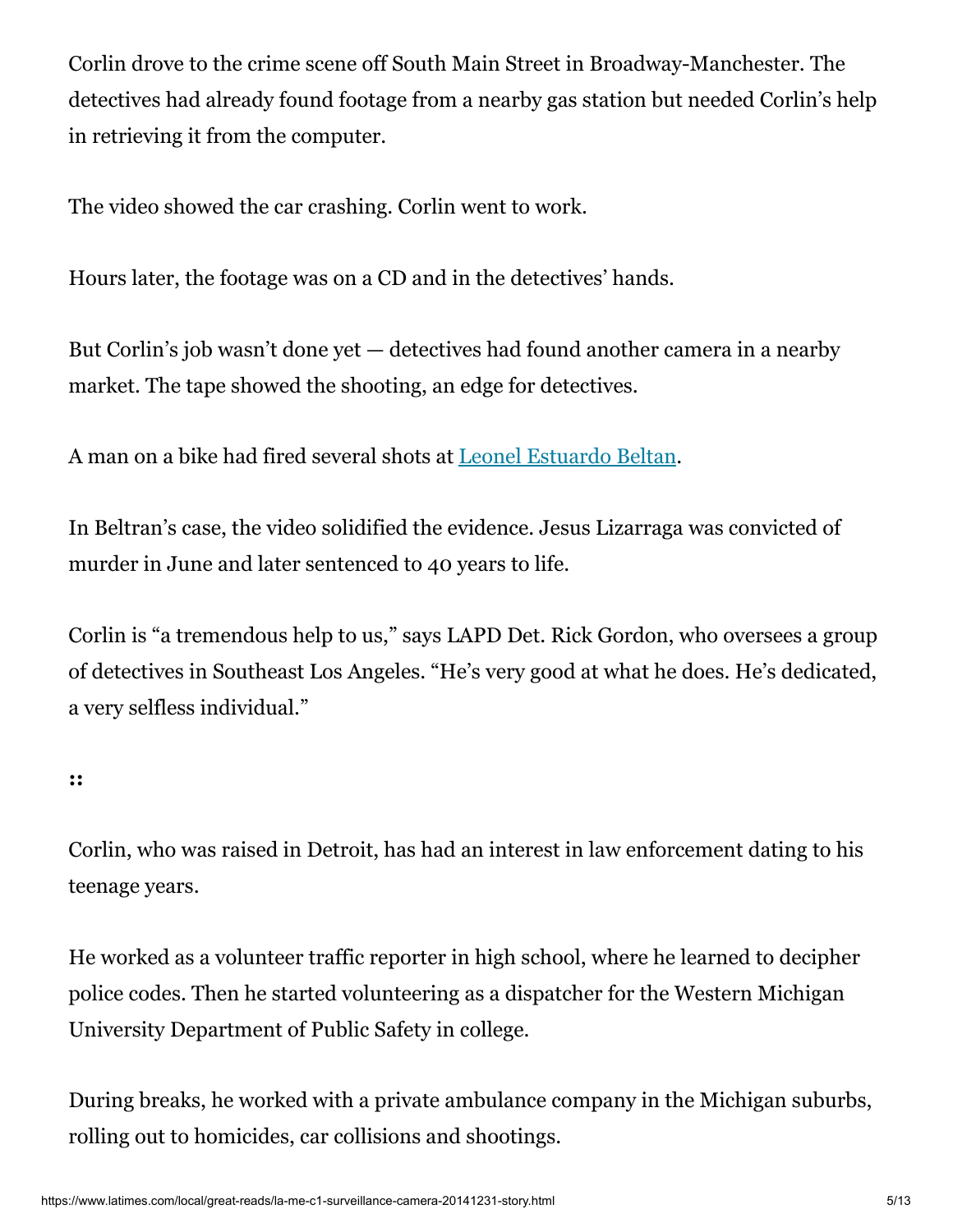Corlin came out to Los Angeles in 1977 for a cousin's wedding and never left. He started volunteering for the LAPD after the 1992 riots and helped out with drunk-driving and prostitution task forces throughout the city.

Corlin often knocks on tenants' doors and reaches out to other apartment owners. Because of his efforts, many businesses in Southeast L.A. are now equipped with cameras, LAPD Capt. Phil Tingrides says.

"When you solve the crime and you have the video to show the jury … when you see it, it's so much more in cold blood," Tingrides says. "It's one of those things that shocks the conscience."

Though the footage in the Beltran case showed the shooting, Corlin still wasn't satisfied. He went back to the area two days later to log camera locations.

"You just want to solidify it," he says. "You don't want to leave anything undone."

**::**

Corlin drives down South Main Street and parks near a two-story apartment complex. When he bought the property more than a decade ago, the area was rife with drug deals and loitering.

"You wouldn't have stood out here, day or night," he says. Now, a small camera monitors the area from atop a 30-foot-high pole.

He says the key to cleaning up a neighborhood is getting the community involved and the other building owners and tenants on your side.

"The tenants know everything. They're the boots on the ground," he says.